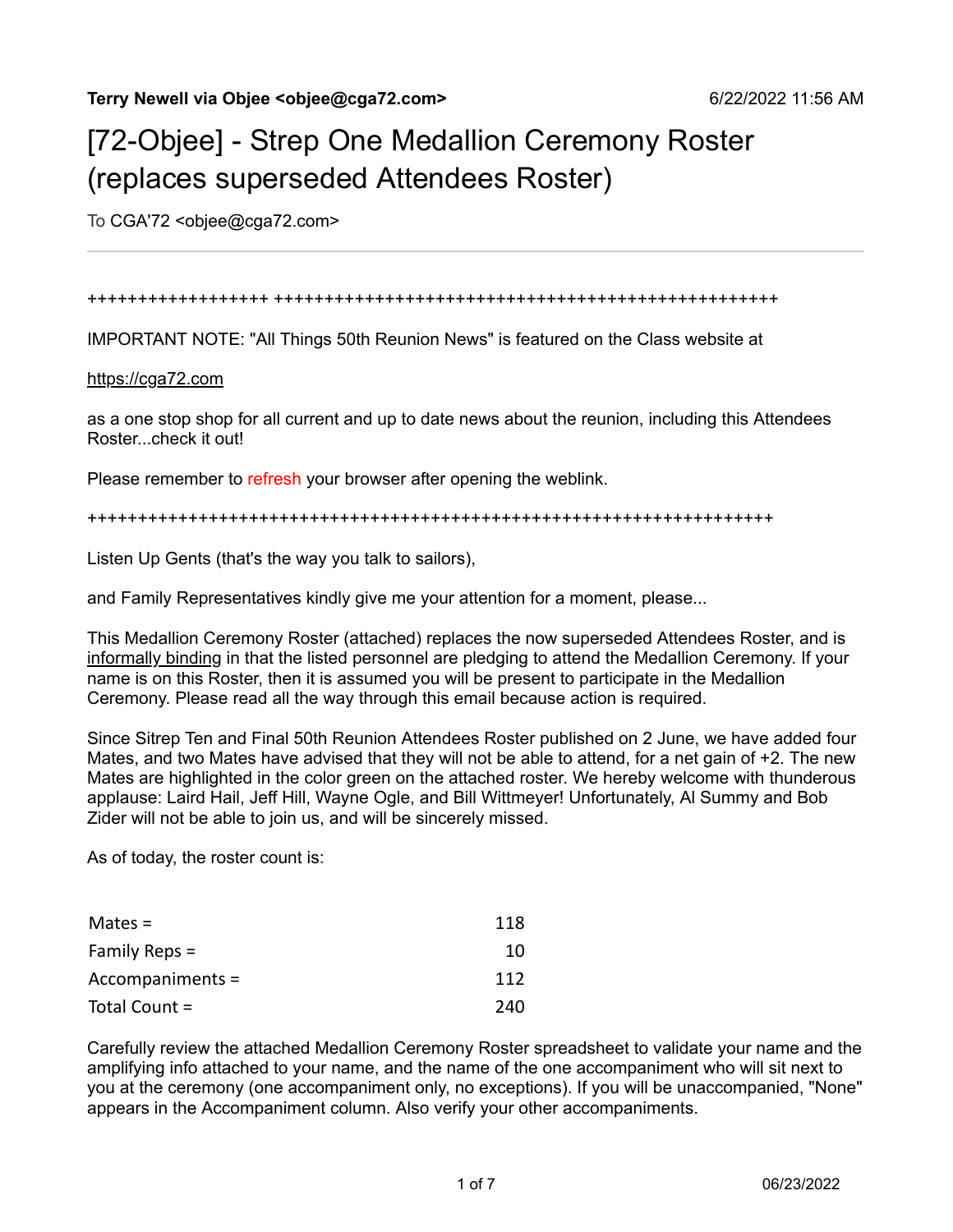During the Medallion Ceremony, a graduate's name will be announced in the same format as published in the 1972 Tide Rips, e.g. Winston S. Jones vice Scott, and Walter G. Johnson vice Greg. If precedence holds, as each graduate is announced, his name and picture (in chocker whites as taken from Tide Rips) will be presented on the scoreboard screen. If an attendee did not graduate, only his name will be displayed, no picture. Recently the Academy scheduled our Medallion Ceremony to be held in Roland Hall (third deck, basketball court, now named Merriman Gym), though this venue is subject to change.

Final ranks were pulled from the CG Register of Officers (which can be found online).

Note there is a column for a "Phonetic Pronunciation." This is to aid the official who will announce your name during the ceremony.

So order of business:

As stated earlier, if your name is on this list, then it's assumed you (and any single accompaniment) are participating in the ceremony. Personnel are listed in the order in which they will receive the Medallion, with the formal seating arrangements made accordingly. Each participant's chair will have a name plate, and an adjacent chair for a single accompaniment who is listed on this roster. If "None" is listed for your accompaniment, there will be no second chair.

Verify your final rank and spelling of your name and the full name of your accompaniment (though accompaniment's name will not be announced, but may have a name plate). Note there are some question marks (?) for some which need filling in.

Provide a "Phonetic Pronunciation" if you so desire, otherwise the announcer will take best guess if your name is not a common pronunciation. For myself, I'll use Nu ' \* awl. For another example, I'll use Bienvenido Abiles. I consider Bienvenido a common pronunciation, but use Ab ' \* i \* Lees as a phonetic pronunciation. For Steven P. Ziomek. I would suggest Zi ' \* O \* Mick as a phonetic pronunciation. One more example would be Lawrence G. Brudnicki, where I would use Brud \* Nick ' \* E. Of course Ben, Zio, and Larry, see fit to create your own phonetic pronunciations. Lardass, don't worry, I have you covered: LARD ' \* ASS.

Notify me for corrections to your data (including any ? marks), if you desire a "phonetic pronunciation", or if you want to be added to or deleted from the Roster. **Please** remember: DO NOT REPLY TO ALL because you will be replying to everyone on the Class Wide Distribution List (objee), just reply to me, Terry Newell, at [twnewell@gmail.com.](mailto:twnewell@gmail.com)

This Roster will be a living document and will be updated via subsequent Sitreps as corrections are made or people are added or deleted from the list.

IMPORTANT: we need to get this right (read ACCURATE) so the proper number and order of chairs for the ceremony can be set up, and that the Commandant's script (list of names) is correct for this scripted and very formal event (which will also be captured on video).

By 1 September (hard deadline), the Reunion Committee must pass the final Medallion Roster to the Alumni Association, who will coordinate with the Commandant's staff. Greg Johnson is the committee point man for the Ceremony.

The Medallion Ceremony is a "premier" event and may be the highlight of the celebratory weekend for many. Please click the following link to the Class website to review the Medallion Ceremony protocol: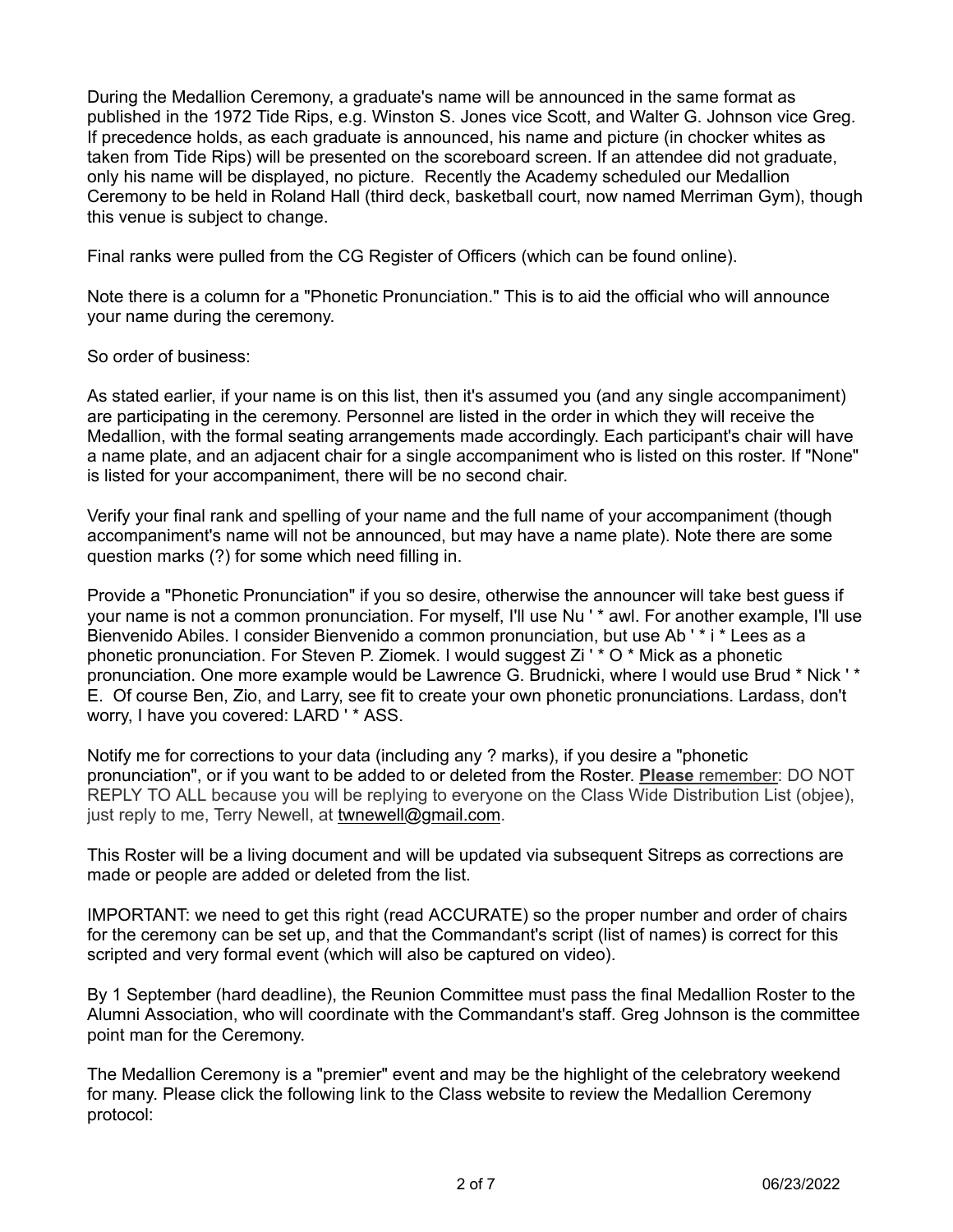### [https://cga72.com/50\\_CGA72-MedallionCeremony-061522.pdf](https://cga72.com/50_CGA72-MedallionCeremony-061522.pdf)

Three and a half months and counting towards the 50th!

Go 72! Go Bears!

## **"Non pro uno, sed pro omnibus" Not for one, but for all.**

Warmest Regards,

Newelli Sends for the 50th Reunion Committee

• Medallion Ceremony Roster v1.xlsx (24 KB)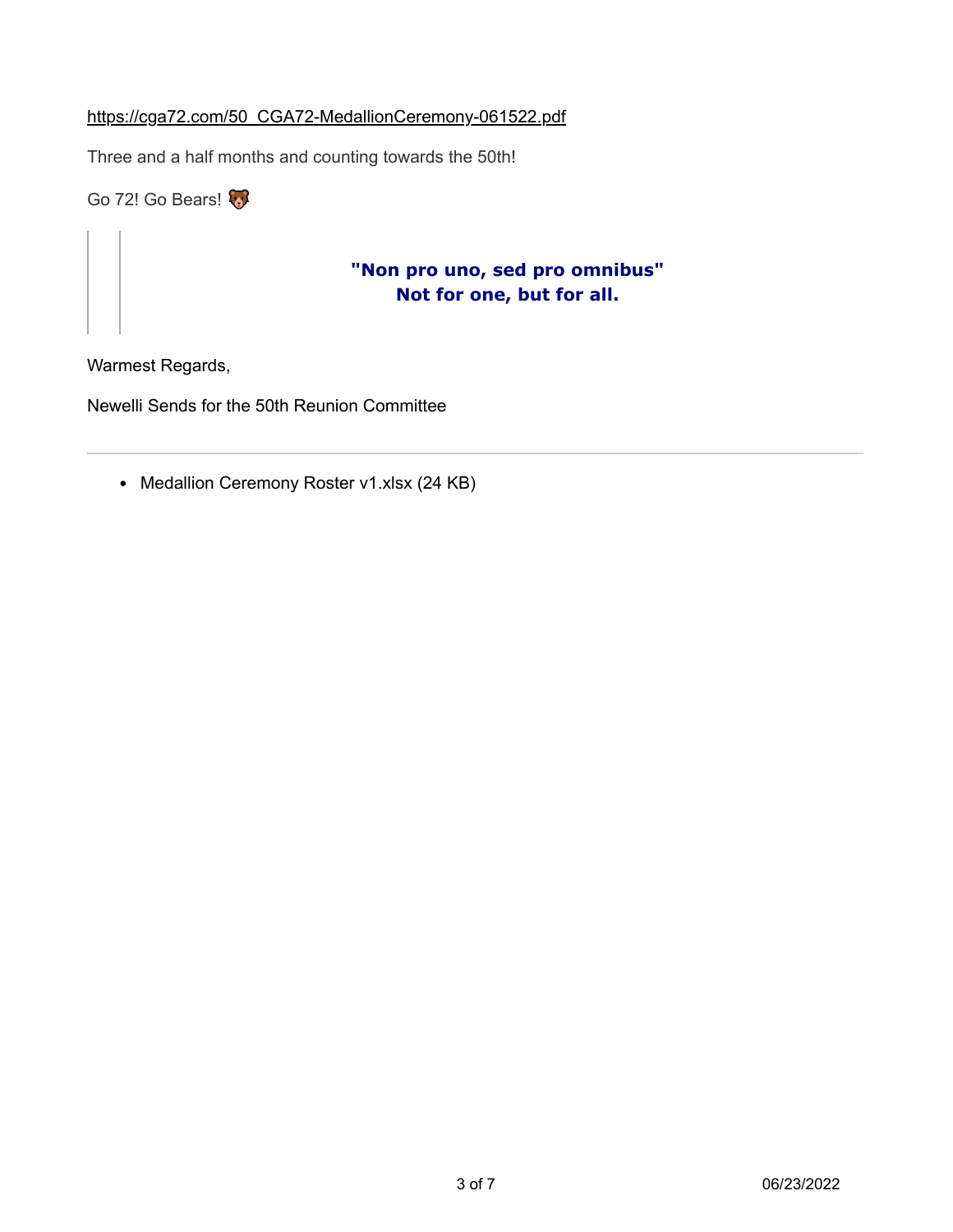| Class of 1972 Medallion Ceremony Roster v1 |              | Total Count = 240 |                      |                                                                              |                                      |                   |                   |
|--------------------------------------------|--------------|-------------------|----------------------|------------------------------------------------------------------------------|--------------------------------------|-------------------|-------------------|
| <b>Updated 06.22.2022</b>                  |              |                   |                      | $Mates = 118$                                                                | Plus 4 Minus 2                       |                   |                   |
|                                            |              |                   | Family Reps = 10     |                                                                              |                                      |                   |                   |
|                                            |              |                   | Accompaniments = 112 |                                                                              |                                      |                   |                   |
| Order of Seating                           |              |                   |                      | Updates since last Sitrep                                                    |                                      |                   |                   |
|                                            |              |                   | Phonetic             |                                                                              | <b>Accompaniment at</b>              | <b>Additional</b> | <b>Additional</b> |
|                                            |              |                   | Pronunciation        |                                                                              | <b>Medallion Ceremony (one only)</b> | Accompaniment     | Accompaniment     |
| Captain                                    | Walter G.    | Johnson           |                      | Class Speaker                                                                | Sharon                               |                   |                   |
| Mrs.                                       | Gay          | <b>Boggs</b>      |                      | Widow of Colonel John ? Boggs                                                | Fletcher Boggs?                      |                   |                   |
| Mrs.                                       | Carolyn      | <b>Butler</b>     |                      | Widow of Captain Arthur R. Butler                                            | None                                 |                   |                   |
| Mrs.                                       | Carolyn      | Fels              |                      | Widow of Captain William H. Fels                                             | Plus 1 name?                         |                   |                   |
| Mrs.                                       | Sharon       | Frago             |                      | Widow of Captain Gary L. Frago                                               | None                                 |                   |                   |
| Mrs.                                       | Debra        | Gray              |                      | Widow of Captain John Michael Gray III                                       | Marianne McGuirk                     |                   |                   |
| Mrs.                                       | Sabrina      | Poole             |                      | Widow of Captain Steven D. Poole<br>Daughter of Lieutenant Commander William | Katelyn?                             | Daughter Kristen  | <b>B-I-L Rick</b> |
| Mrs.                                       | Laura        | Turek             |                      | <b>B.</b> Turek                                                              | Son?                                 | Son               |                   |
| Mrs.                                       | Sarah        | Vincent           |                      | Daughter of Captain Danny D. Benefield                                       | None                                 |                   |                   |
| Mrs.                                       | Karen        | Whiting           |                      | Widow of Commander James E.                                                  | None                                 |                   |                   |
| Mrs.                                       | Ardel        | Williams          |                      | Widow of Captain Charles B. Williams                                         | Charles Williams, Jr.                | Son               |                   |
| Captain                                    | Bienvenido   | Abiles            |                      |                                                                              | Regina Abiles                        |                   |                   |
| Captain                                    | James M.     | Alderson          |                      |                                                                              | None                                 |                   |                   |
| Commander                                  | Scott L.     | Anderson          |                      |                                                                              | Janet Anderson                       |                   |                   |
| Commander                                  | William R.   | Armstrong         |                      |                                                                              | Ella Armstrong                       |                   |                   |
| Captain                                    | Merritt H.   | Aurich IV         |                      |                                                                              | Ann Aurich                           |                   |                   |
| Captain                                    | Henry F.     | Baley IV          |                      |                                                                              | Nancy Baley                          |                   |                   |
| Captain                                    | Dennis Gary  | Beck              |                      |                                                                              | Marsha Beck                          |                   |                   |
| Mr.                                        | Philip T.    | Bird              |                      |                                                                              | Annie Bird                           |                   |                   |
| Captain                                    | Harold E.    | Blaney, Jr.       |                      |                                                                              | Debbi Blaney                         |                   |                   |
| Mr.                                        | Samuel R.    | <b>Brooks</b>     |                      |                                                                              | Jane Brooks                          |                   |                   |
| Rear Admiral                               | Erroll M.    | Brown             |                      |                                                                              | Monica Brown                         |                   |                   |
| Captain                                    | Lawrence G.  | Brudnicki         |                      |                                                                              | Carol Brudnicki                      |                   |                   |
| Commander                                  | Richard T.   | Buckingham        |                      |                                                                              | Barbara Buckingham                   |                   |                   |
| Lieutenant Commander                       | Rex A.       | Buddenberg        |                      |                                                                              | MJ Buddenberg                        |                   |                   |
| Commander                                  | John Gilbert | Calhoun           |                      |                                                                              | None                                 |                   |                   |
| Mr.                                        | Willard M.   | Collins           |                      |                                                                              | <b>Christine Collins</b>             |                   |                   |
| Commnder                                   | Craig P.     | Coy               |                      |                                                                              | Trisha Coy                           |                   |                   |
| Captain                                    | John M.      | Crye              |                      |                                                                              | Sheila Cry                           |                   |                   |
| Commander                                  | Michael P.   | De Cesare         |                      |                                                                              | Guest ?                              |                   |                   |
| Captain                                    | Tim B.       | Doherty           |                      |                                                                              | Karyn Doherty                        |                   |                   |
| Captain                                    | Peter T.     | Dolan             |                      |                                                                              | None                                 |                   |                   |
| Rear Admiral                               | Robert F.    | Duncan            |                      |                                                                              | Annette Duncan                       |                   |                   |
| Commander                                  | Anthony      | Dupree, Jr.       |                      |                                                                              | None                                 |                   |                   |
| Captain                                    | Dennis M.    | Egan              |                      |                                                                              | Margee Egan                          |                   |                   |
|                                            |              |                   |                      |                                                                              |                                      |                   |                   |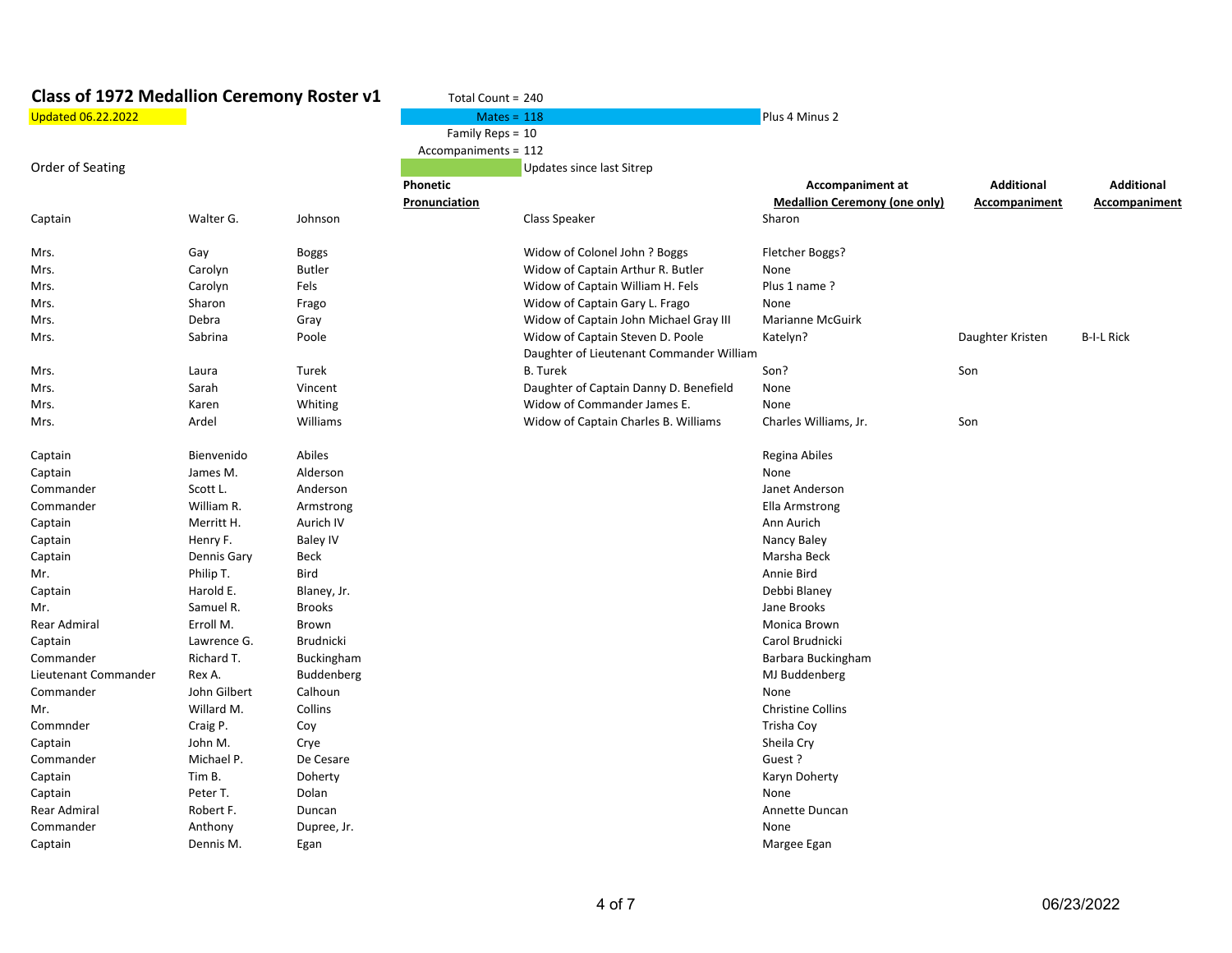| Commander               | Martin C.  | Eger          | None                    |  |
|-------------------------|------------|---------------|-------------------------|--|
| Mr.                     | David L.   | Engan         | Joelle Engan            |  |
| Lieutenant              | Richard W. | Fish          | Trish Fish              |  |
| Lieutenant Junior Grade | John P.    | Foley         | Trinda Foley            |  |
| Commander               | William P. | Foreman       | Gayle Foreman           |  |
| Captain                 | Clay A.    | Fust          | <b>Sherry Fust</b>      |  |
| Mr.                     | Larry R.   | Gansz         | <b>Brian Gansz</b>      |  |
| Captain                 | Fredric R. | Gill          | Barbara Gill            |  |
| Commander               | Dennis J.  | Gillespie     | Jean Gillespie          |  |
| Rear Admiral            | Thomas H.  | Gilmour       | Jan Gilmour             |  |
| Mr.                     | Glenn A.   | Gipson        | None                    |  |
| Commander               | James W.   | Gormanson     | <b>Sharon Gormanson</b> |  |
| Commander               | Hugh T.    | Grant         | Donna Grant             |  |
| Mr.                     | Joel D.    | Gunderson     | <b>Beth Gunderson</b>   |  |
| Captain                 | Laird H.   | Hail          | None                    |  |
| Mr.                     | Robert B.  | Hallock II    | Ann Hallock             |  |
| Captain                 | Gordon N.  | Hanson        | Vlasta Hanson           |  |
| Captain                 | Dean L.    | Harder        | Carolyn Harder          |  |
| Captain                 | Michael D. | Hathaway      | Orqui Hathaway          |  |
| Lieutenant Commander    | Timothy C. | Healey        | Paula Healey            |  |
| Lieutenant Commander    | Gary M.    | Heil          | Carol Heil              |  |
| Captain                 | Norman B.  | Henslee       | Penny Henslee           |  |
| Captain                 | Jeffrey A. | Hill          | Cyndy Hill              |  |
| Captain                 | Paul J.    | Howard        | <b>Edna Howard</b>      |  |
| Captain                 | Joseph H.  | Jones         | Ellen Jones             |  |
| Commander               | Winston S. | Jones         | Patti Jones             |  |
| Commander               | Francis J. | Kishman       | None                    |  |
| Commander               | Charles F. | Klingler      | Cathy Klingler          |  |
| Captain                 | Richard A. | Knee          | Meg Knee                |  |
| Mr.                     | Raymond K. | Kostuk        | None                    |  |
| Mr.                     | Bruce W.   | Kreger        | Danielle de Vabre       |  |
| Commander               | Joseph M.  | Kyle          | Lisa Kyle               |  |
| Mr.                     | Gregory D. | Lapp          | Valerie Lapp            |  |
| Mr.                     | John W.    | Larned        | Cindy Larned            |  |
| Mr.                     | Gordon J.  | Lawrence II   | None                    |  |
| Commander               | Craig A.   | Leisy         | Vickie Leisy            |  |
| Mr.                     | Fred F.    | Litchliter    | Grace Litchliter        |  |
| Commander               | John C.    | Malmrose      | Sue Malmrose            |  |
| Mr.                     | Michael M. | Matune, Jr.   | Maureen Matune          |  |
| Lieutenant Commander    | Charles F. | McCarthy      | Robbie McCarthy         |  |
| Commander               | James F.   | McCarthy      | None                    |  |
| Mr.                     | Bruce C.   | McCurdy       | Carol McCurdy           |  |
| Captain                 | James F.   | McEntire, Jr. | <b>Sherry McEntire</b>  |  |
| Captain                 | Richard R. | Mead          | JoAnn Mead              |  |
| Mr.                     | Thomas C.  | Meisenzahl    | Elaine Meisenzahl       |  |
| Commander               | Bruce E.   | Melnick       | Kim Melnick             |  |
|                         |            |               |                         |  |

| Eger            |
|-----------------|
| Engan           |
| Fish            |
| Foley           |
| Foreman         |
| Fust            |
| Gansz           |
| Gill            |
| Gillespie       |
| Gilmour         |
| Gipson          |
| Gormanson       |
| Grant           |
| Gunderson       |
| Hail            |
| Hallock II      |
| Hanson          |
| Harder          |
| Hathaway        |
|                 |
| Healey<br>Heil  |
|                 |
| Henslee<br>Hill |
|                 |
| Howard          |
| Jones           |
| Jones           |
| Kishman         |
| Klingler        |
| Knee            |
| Kostuk          |
| Kreger          |
| Kyle            |
| Lapp            |
| Larned          |
| Lawrence II     |
| Leisy           |
| Litchliter      |
| Malmrose        |
| Matune, Jr.     |
| McCarthy        |
| McCarthy        |
| McCurdy         |
| McEntire, Jr.   |
| Mead            |
| Meisenzahl      |
| Melnick         |

| Commander               | Martin C.  | Eger          | None                    |                |          |
|-------------------------|------------|---------------|-------------------------|----------------|----------|
| Mr.                     | David L.   | Engan         | Joelle Engan            |                |          |
| Lieutenant              | Richard W. | Fish          | Trish Fish              |                |          |
| Lieutenant Junior Grade | John P.    | Foley         | Trinda Foley            |                |          |
| Commander               | William P. | Foreman       | Gayle Foreman           |                |          |
| Captain                 | Clay A.    | Fust          | <b>Sherry Fust</b>      |                |          |
| Mr.                     | Larry R.   | Gansz         | <b>Brian Gansz</b>      |                |          |
| Captain                 | Fredric R. | Gill          | Barbara Gill            |                |          |
| Commander               | Dennis J.  | Gillespie     | Jean Gillespie          |                |          |
| Rear Admiral            | Thomas H.  | Gilmour       | Jan Gilmour             |                |          |
| Mr.                     | Glenn A.   | Gipson        | None                    |                |          |
| Commander               | James W.   | Gormanson     | <b>Sharon Gormanson</b> |                |          |
| Commander               | Hugh T.    | Grant         | Donna Grant             |                |          |
| Mr.                     | Joel D.    | Gunderson     | <b>Beth Gunderson</b>   |                |          |
| Captain                 | Laird H.   | Hail          | None                    |                |          |
| Mr.                     | Robert B.  | Hallock II    | Ann Hallock             | Daughter Eliza |          |
| Captain                 | Gordon N.  | Hanson        | Vlasta Hanson           |                |          |
| Captain                 | Dean L.    | Harder        | Carolyn Harder          |                |          |
| Captain                 | Michael D. | Hathaway      | Orqui Hathaway          |                |          |
| Lieutenant Commander    | Timothy C. | Healey        | Paula Healey            |                |          |
| Lieutenant Commander    | Gary M.    | Heil          | Carol Heil              |                |          |
| Captain                 | Norman B.  | Henslee       | Penny Henslee           |                |          |
| Captain                 | Jeffrey A. | Hill          | Cyndy Hill              |                |          |
| Captain                 | Paul J.    | Howard        | Edna Howard             |                |          |
| Captain                 | Joseph H.  | Jones         | Ellen Jones             |                |          |
| Commander               | Winston S. | Jones         | Patti Jones             |                |          |
| Commander               | Francis J. | Kishman       | None                    |                |          |
| Commander               | Charles F. | Klingler      | Cathy Klingler          |                |          |
| Captain                 | Richard A. | Knee          | Meg Knee                |                |          |
| Mr.                     | Raymond K. | Kostuk        | None                    |                |          |
| Mr.                     | Bruce W.   | Kreger        | Danielle de Vabre       |                |          |
| Commander               | Joseph M.  | Kyle          | Lisa Kyle               |                |          |
| Mr.                     | Gregory D. | Lapp          | Valerie Lapp            | Grandson       |          |
| Mr.                     | John W.    | Larned        | Cindy Larned            |                |          |
| Mr.                     | Gordon J.  | Lawrence II   | None                    |                |          |
| Commander               | Craig A.   | Leisy         | Vickie Leisy            |                |          |
| Mr.                     | Fred F.    | Litchliter    | Grace Litchliter        |                |          |
| Commander               | John C.    | Malmrose      | Sue Malmrose            |                |          |
| Mr.                     | Michael M. | Matune, Jr.   | Maureen Matune          |                |          |
| Lieutenant Commander    | Charles F. | McCarthy      | Robbie McCarthy         |                |          |
| Commander               | James F.   | McCarthy      | None                    |                |          |
| Mr.                     | Bruce C.   | McCurdy       | Carol McCurdy           |                |          |
| Captain                 | James F.   | McEntire, Jr. | <b>Sherry McEntire</b>  |                |          |
| Captain                 | Richard R. | Mead          | JoAnn Mead              | Daughter       | Daughter |
| Mr.                     | Thomas C.  | Meisenzahl    | Elaine Meisenzahl       |                |          |
| Commander               | Bruce E.   | Melnick       | Kim Melnick             |                |          |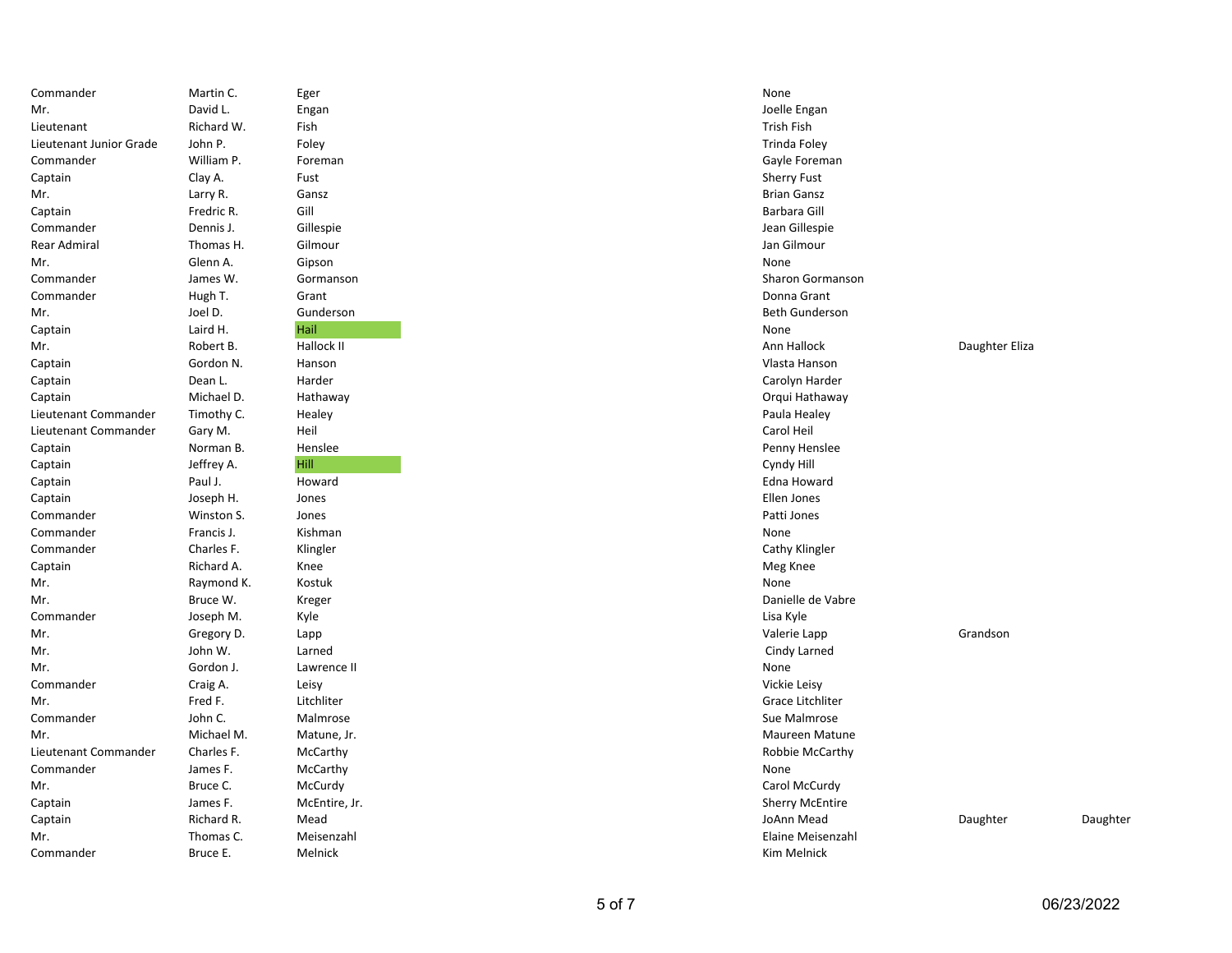| Commander               | James W.        | Meyer          |          | Loree Meyer           | Sor |
|-------------------------|-----------------|----------------|----------|-----------------------|-----|
| Captain                 | Thomas J.       | Meyers         |          | Marti Meyers          |     |
| Mr.                     | Carlos M.       | Morales        |          | None                  |     |
| Commander               | James H. B.     | Morton         |          | Lynne Morton          |     |
| Mr.                     | Robert G.       | Mueller        |          | Kathy Mueller         |     |
| Mr.                     | James R.        | Natwick        |          | <b>Sue Natwick</b>    |     |
| Captain                 | Terry W.        | Newell         | Nu'* awl | Arlis Newell          |     |
| Captain                 | Jim             | Ng             |          | Joy Ng                |     |
| Captain                 | Bradley L.      | Niesen         |          | None                  |     |
| Commander               | Mark D.         | Noll           |          | Anne Noll             |     |
| Captain                 | James W.        | Norton         |          | Janice Norton         |     |
| Mr.                     | David           | Noyes          |          | None                  |     |
| Mr.                     | Christopher C.  | Oberst         |          | Pam Oberst            |     |
| Captain                 | Wayne H.        | Ogle           |          | Helen Ogle            |     |
| Mr.                     | John J.         | O'Neill        |          | None                  |     |
| Commander               | Stephen R.      | Osmer          |          | None                  |     |
| Captain                 | Thomas C.       | Paar           |          | Maggi Paar            |     |
| Captain                 | Edward E.       | Page           |          | None                  |     |
| Lieutenant Junior Grade | John A.         | Rodgers        |          | <b>Mary Rodgers</b>   |     |
| Captain                 | James L.        | Rohn           |          | Kathy Rohn            |     |
| Captain                 | Edwin E.        | Rollison       |          | None                  |     |
| Lieutenant Commander    | Francis J.      | Sambor         |          | Gayle Sambor          |     |
| Lieutenant Commander    | Danny J.        | SanRomani      |          | None                  |     |
| Captain                 | Kevin J.        | Scheid         |          | <b>Bobette Scheid</b> |     |
| Mr.                     | Richard J.      | <b>Sellers</b> |          | Lee Sellers           |     |
| Lieutenant Commander    | Penn F.         | Shade          |          | Alison Shade          |     |
| Commander               | Carl R.         | Smith          |          | Susan Smith           |     |
| Mr.                     | Kirk A.         | Smith          |          | <b>Beth Smith</b>     |     |
| Commander               | Phillip C.      | Smith          |          | Sue Smith             |     |
| Rear Admiral            | Patrick M.      | Stillman       |          | Lori Stillman         |     |
| Captain                 | Joseph A.       | Stimatz        |          | Donna?                |     |
| Commander               | Benjamin Joseph | Stoppe, Jr.    |          | Anne Stoppe           |     |
| Lieutenant Commander    | John T.         | Sugimoto       |          | Mary Sugimoto         |     |
| Commander               | John K.         | Synovec, Jr.   |          | <b>Beth Synovec</b>   |     |
| Commander               | Jan E.          | TerVeen        |          | Lois TerVeen          |     |
| Dr.                     | Robert B.       | Thornton       |          | None                  |     |
| <b>Rear Admiral</b>     | James W.        | Underwood      |          | Kathie Underwood      |     |
| Commander               | David L.        | Walts          |          | Linda Walts           |     |
| Mr.                     | Christopher H.  | Waring         |          | Guest?                |     |
| Lieutenant Commander    | Gary R.         | Westling       |          | Martina Westling      |     |
| Captain                 | John W.         | Whitehouse     |          | Ann Whitehouse        |     |
| Mr.                     | Herbert R.      | Williams       |          | Maybe?                |     |
| Captain                 | William H.      | Wissman        |          | Sue Wissman           |     |
| Mr.                     | William B.      | Wittmeyer      |          | None                  |     |
| Captain                 | Thomas D.       | Yearout        |          | Wanda Yearout         |     |
| Mr.                     | Dirk D.         | Young          |          | <b>Mary Young</b>     |     |
|                         |                 |                |          |                       |     |